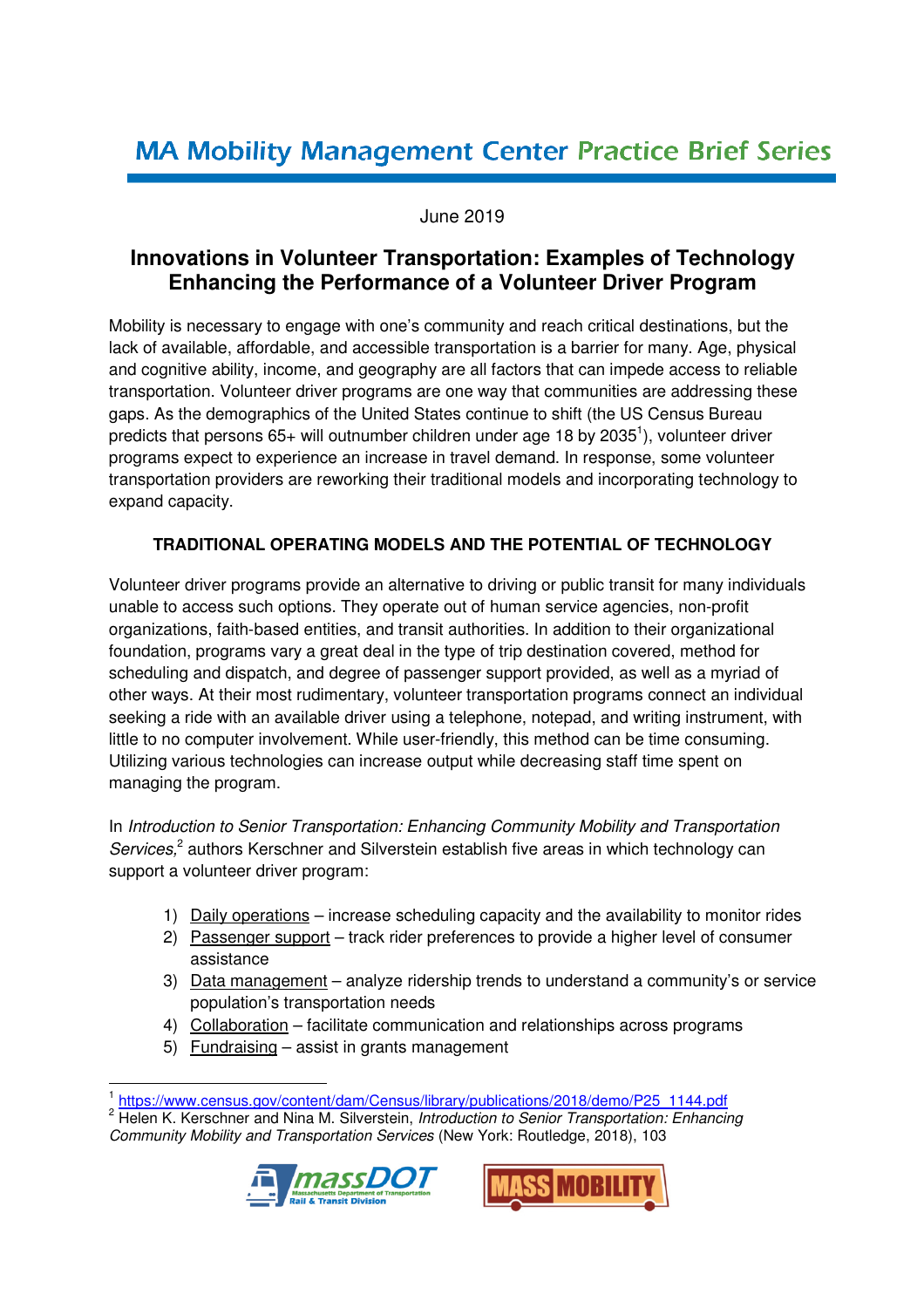These five categories provide a framework for examining the ways in which technology can enhance the functionality of volunteer driver programs. This paper highlights examples of volunteer driver programs using technology to improve daily operations and passenger support, assist with data management, and facilitate collaboration through a peer network.

#### **EXAMPLES OF PROGRAMS LEVERAGING TECHNOLOGY TO IMPROVE CAPACITY**

#### **Needham Community Council (Massachusetts) Daily Operations and Data Management**

 $\overline{a}$ 

In Needham, Massachusetts (a suburb of Boston), the non-profit Needham Community Council (the Council), operates a "Transportation of Last Resort" program. Initially, the program used volunteer drivers to provide Needham residents who lacked their own transportation with rides to medical appointments. Riders would contact the Council to request transportation through an administrative volunteer who would then schedule the trip with an available volunteer driver. Despite having a pool of drivers to pull from, the Council was not able to fulfill all ride requests. Executive Director Sandra Robinson thought that supplementing her existing volunteer driver program with the services of a transportation network company (TNC),<sup>3</sup> like Uber or Lyft, would increase her ability to meet trip demand.

Robinson partnered with Lyft, using money from her transportation budget to cover the cost of the TNC rides. The Council first tries to match the rider with a volunteer driver. If no volunteer is available and the rider is open to a TNC ride, then the administrative volunteer requests a trip using Lyft's Concierge service, which allows staff to book and pay for consumers' rides through an online portal. Because the Council no longer solely relies on volunteers to fill trip demand, it has been able to meet a larger number of transportation requests. This in turn allowed the Council to increase its transportation offerings and open up the service to ride requests beyond medical appointments. The program now provides rides to parent-teacher conferences, for emergency needs, to the food pantry, and for other requests approved by the Council. And because Lyft Concierge allows real-time trip tracking through the online portal, staff is able to monitor each ride and assist should any challenge or confusion arise. For example, the Council found that riders and TNC drivers were having difficulty connecting at large medical centers due to multiple possible areas for pick-up. Because the Council can track each trip in real-time, staff can communicate the location of the driver to the rider, alleviating pick-up location complications.

In addition to the partnership's benefits for consumers, the organization also experienced a number of advantages. Staff members decreased the amount of time spent managing rides and re-directed their efforts to the Council's other programs. By monitoring ridership numbers and trends, the Council determined that more transportation options would be advantageous for its

 $3$  For more information about partnering with TNCs, read MassMobility's "Partnering with Transportation Network Companies to Improve Mobility for Older Adults, People with Disabilities, and Low-income Individuals in Massachusetts" (April 2019). The report is available at the following link: www.mass.gov/service-details/partner-with-a-transportation-network-company-to-improve-communitymobility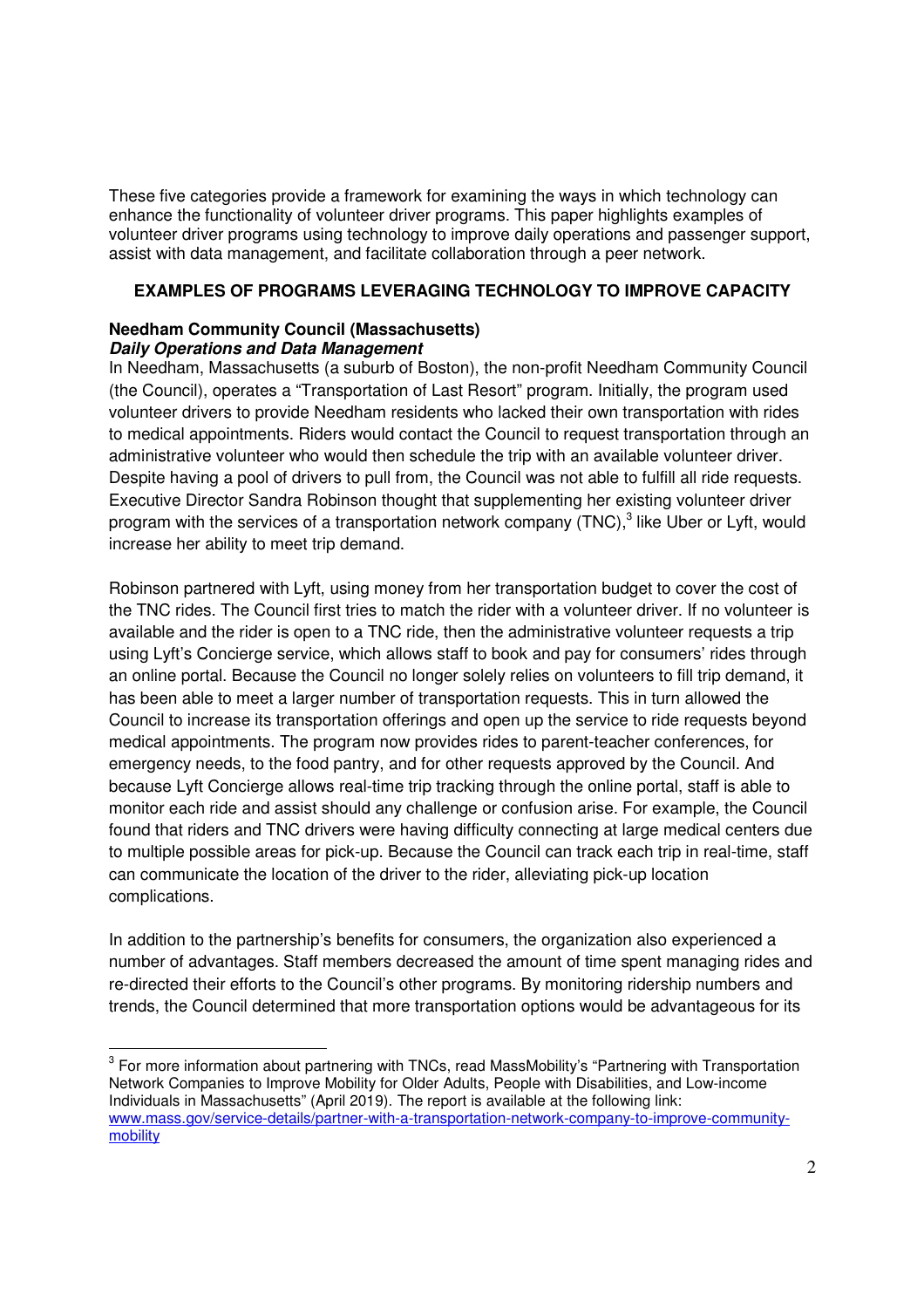consumers. In response, the organization entered into a van-sharing agreement with a local YMCA to utilize their vehicle for a portion of the day on Mondays, Wednesdays, and Fridays, further increasing the Council's transportation offerings.<sup>4</sup>

#### **Volunteer Transportation Center (New York) Daily Operations and Data Management**

Because Needham is located in Greater Boston, TNC drivers are readily available to complement the Council's volunteer transportation. Not all volunteer driver programs, however, are located in areas well-serviced by TNCs. In rural upstate New York, where TNCs are scarce, the Volunteer Transportation Center (VTC), a non-profit based in Watertown, NY, provides rides to the counties of Jefferson, Lewis, and St. Lawrence. VTC largely offers transportation to medical appointments and destinations that address social determinants of health. They provide transportation for New York State Medicaid and Department of Social Services, as well as for school systems.

When VTC was looking for software to assist with managing their volunteer program, they found that many pre-existing systems were unable to accommodate their unique needs. So, they created their own software. It tracks vehicle location and trip details, and facilitates communication between the volunteers and the main office. It also has trip optimization to show the best possible routes available. This feature allows VTC to group riders together to maximize shared rides, as well as track deadhead miles (distance driven without a passenger in the vehicle). These features allow VTC to stretch its funding, because drivers are reimbursed by mileage and not by the number of individuals driven or trips taken. In addition, the software shows where ridership is lacking, allowing VTC to target their marketing efforts to those communities.

VTC replicates their services for communities wanting to implement a volunteer driver program through their "VTC in a box" program. VTC handles all aspects of the program (software, marketing and recruitment, training and managing volunteers, billing, etc.) until a local non-profit is able to assume operations. VTC varies the amount of support they provide based on the host community's needs and preferences. This service is provided at no fee to the host organization, with money from VTC contracts and fundraisers covering any associated costs. VTC recently brought its services to the New York counties of Genesee and Erie.

#### **New Star (Illinois and Indiana) Passenger Support**

 $\overline{a}$ 

New Star, a Midwestern nonprofit that serves individuals with developmental disabilities in Illinois and Indiana, also developed its own software application for scheduling and dispatching rides. The organization recognized transportation as a major barrier for the people it serves in accessing employment opportunities, social engagements, and other destinations. Many do not drive their own vehicle and have difficulty accessing public transit or ride-hailing services. In

<sup>4</sup> Needham organizations share van. *MassMobility Newsletter.* October 2018. Issue 73. Available at: http://myemail.constantcontact.com/MassMobility---Issue-73--October-2018.html?soid=1110714961086&aid=up2IduQjNos#LETTER.BLOCK38

<sup>(</sup>As of the publication of this report, the vanshare program is temporarily on hold.)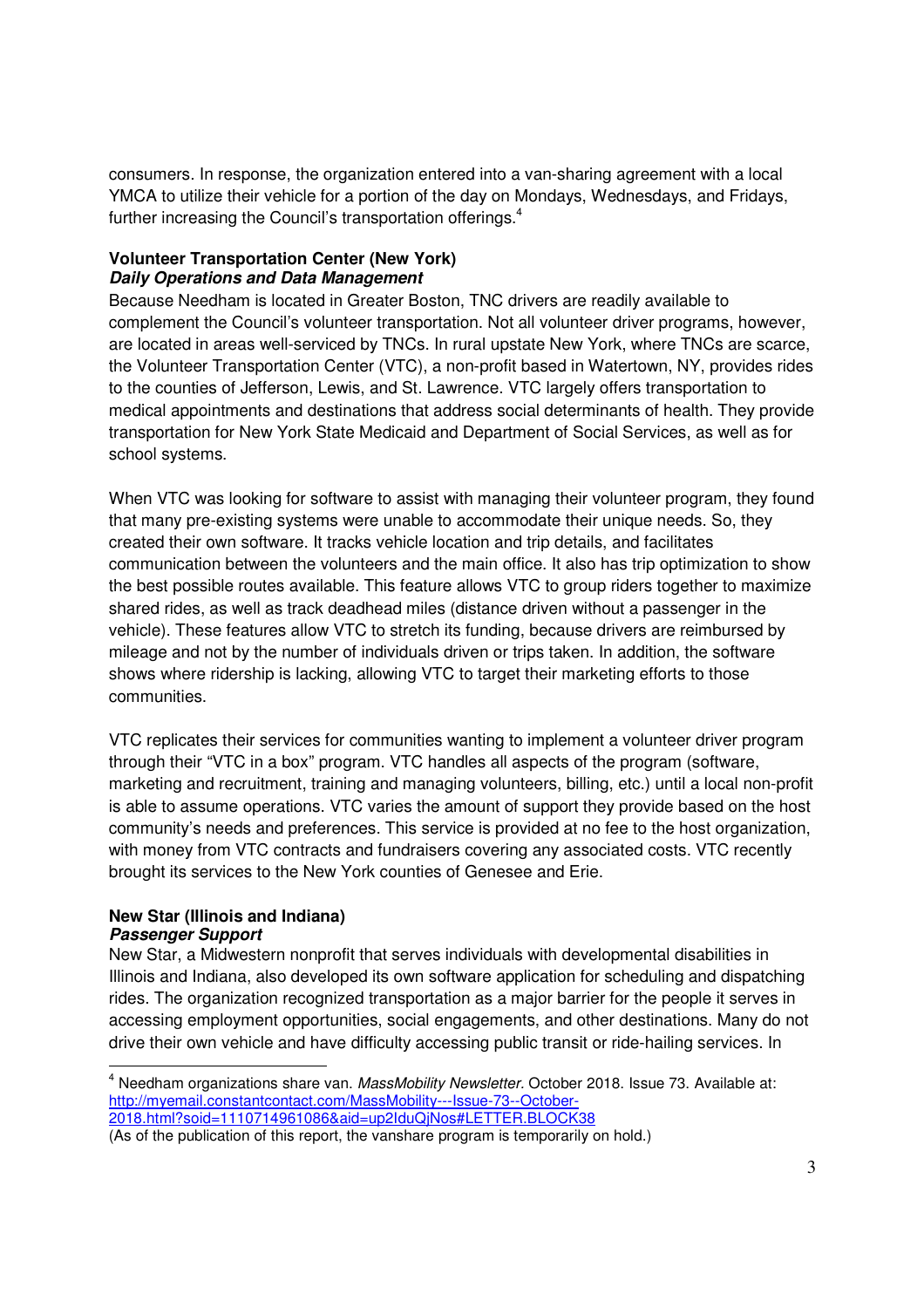response, New Star developed Stronger Community Opportunities through Organized Transportation (SCOOT), a mobile app that provides both on-demand and scheduled transportation for consumers.

The software application functions like a TNC, but unlike other ride-hailing services, all SCOOT drivers are direct service professionals, and all fees are based on a low- or no-cost mileage reimbursement rate. SCOOT riders are able to select their drivers based on profiles available through the application. Information such as certifications, years of experience as a direct service professional, and other qualifications are included. This allows riders to select drivers who are best able to serve their unique needs. Similarly, drivers are able to see riders' profiles, which include information about accommodations or assistance the passengers may need. This allows for increased passenger assistance and support.

In an effort to make this software application available to programs outside of the agencies with which New Star works, the non-profit is planning to sell licenses to other organizations for a fee, allowing the purchaser to operate the application independently. The host organization will be able to customize the settings to fit its volunteer driver program's unique needs. For example, hosts will be able to set or cap the mileage reimbursement rate and create their own pool of drivers.

Innovative technologies with the potential to improve program delivery can also attract the attention of funders. Part of the capital for SCOOT came from the 2018 "Arc Tank" competition. Hosted by the Northeast Arc and the John F. Kennedy Library and Museum, the Arc Tank encourages applicants to think outside the box and create unconventional services that improve the lives of people with disabilities. One of three winning proposals in 2018, New Star was awarded \$70,000 for further development of the application.

#### **Statewide Volunteer Driver Program Network (Massachusetts) Collaboration**

In Massachusetts, volunteer driver programs operate out of non-profit organizations, Councils on Aging (COA), and Regional Transit Authorities. To improve communication efforts and enhance connections between volunteer transportation providers, MassMobility, a statewide transportation initiative based out of the Massachusetts Executive Office of Health and Human Services, established the Massachusetts Volunteer Driver Program Network (VDPN) in 2014. VDPN uses technology to improve communication efforts and enhance connections between volunteer driver programs across the Commonwealth. This peer-to-peer network is open to anyone who operates a volunteer driver program and to those interested in starting one. Through an email listserv, volunteer driver program staff share information about upcoming VDPN meetings, highlight relevant conferences and webinars, pose questions to peers, and share resources with one another. For example, a COA that operates a volunteer driver program shared the indemnification form it has all drivers sign waiving their right to sue the town should any injury occur to their person during the course of volunteer driving for the organization.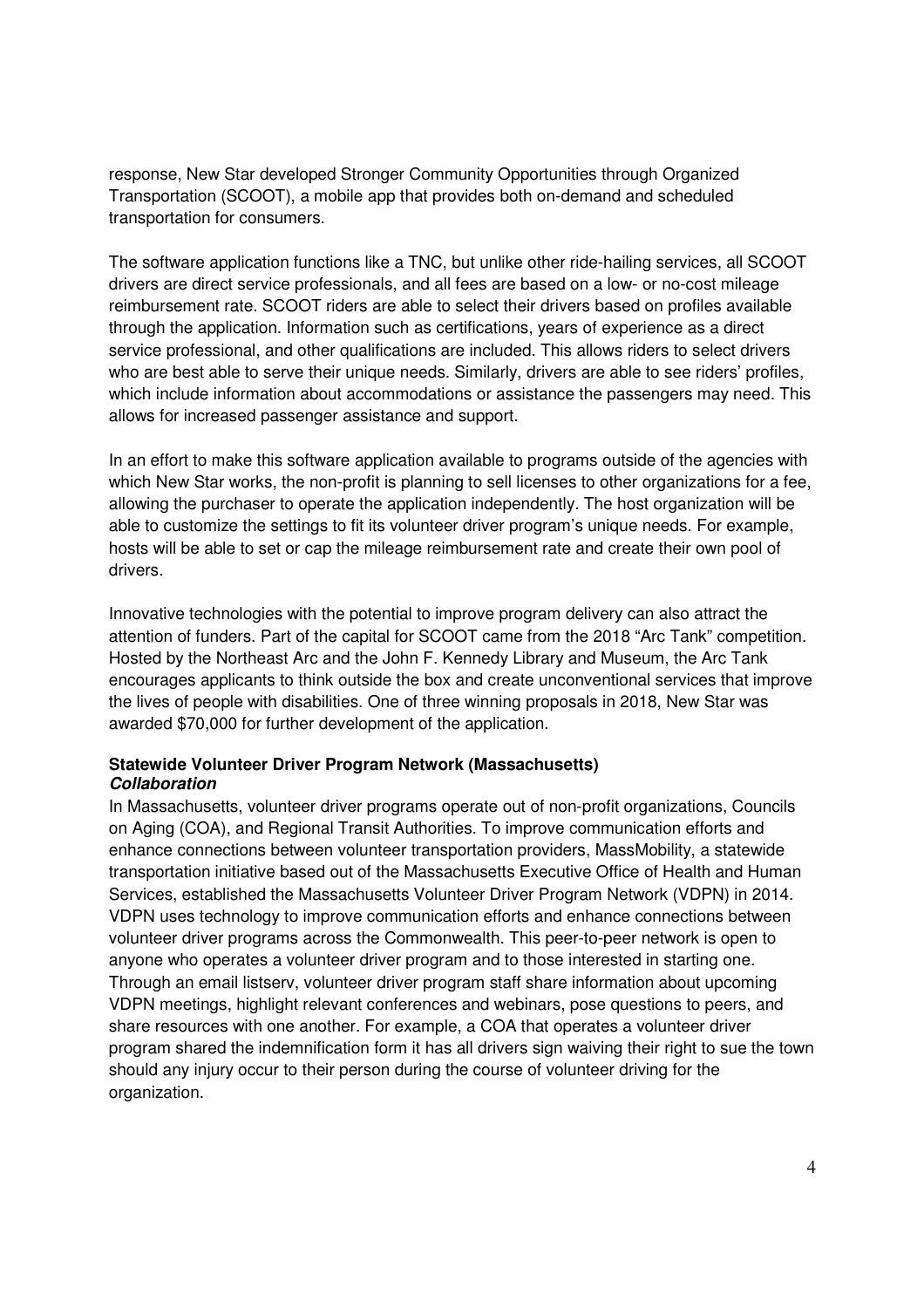While the listserv is valuable, program staff also enjoy and benefit from face-to-face connections. The VDPN holds periodic meetings in locations across Massachusetts and offers the opportunity for program to connect with one another in person. Meetings provide time for participants to share updates on their volunteer driver programs and pose questions to the group. They often feature a presentation on a relevant topic of interest, such as innovative recruitment techniques for volunteer transportation. These connections, fostered by email technology, allow volunteer driver programs to break out of their silos and work across organizational and geographic boundaries.

#### **Seniors' Resource Center (Colorado) Daily Operations and Passenger Support**

 $\overline{a}$ 

As with the Massachusetts VDPN, programs do not need to utilize expensive software applications to effectively incorporate technology. In Denver, Colorado, the Seniors' Resource Center's (SRC) volunteer transportation program uses Google Doc<sup>5</sup> to manage rides.

SRC uses Google Doc so that drivers can assign their own rides, reducing staff time spent matching requests to drivers. SRC's Google Doc features a chart that lists all upcoming ride requests with the time needed for departure, arrival, and pick up; any mobility needs; the estimated mileage/time of the trip in total; and a section for volunteers to mark if they are available to drive round trip or only one way, as well a column indicating whether or not the driver confirmed the trip with the rider. The Google Doc does not contain any personally identifiable information, such as exact address for pick-up or drop-off. Only after the volunteer signs up to drive do they receive an email with this information. Drivers do not need a password to access the Google Doc. Once they have joined SRC as a volunteer driver, the program administrator adds their name to an email list that is sent out daily. Drivers are able to view rides six days in advance and self-assign rides based on availability. Google Docs provides a free option for programs that do not have funds available for scheduling and dispatch software, but want to decrease the amount of staff time spent dedicated to coordinating rides.

#### **CONCLUSION**

Volunteer driver programs are a crucial part of the community transportation network because of their relatively low cost of operation and ability to offer personalized assistance to riders. Incorporating technology can increase the capacity of volunteer driver programs to better address unmet transportation needs. This technology can be as complex as custom-built software or as simple as using free services such as Google Docs. When thinking about how technology can best serve your volunteer driver program, it is important to consider which option or options will best suit the needs of your service population, volunteer drivers, and staff. No matter the type of technology implemented, proper training of the individuals utilizing it is critical to success.

 $5$  A free, web-based application offered through Google Drive that allows users to create documents and edit with others simultaneously.